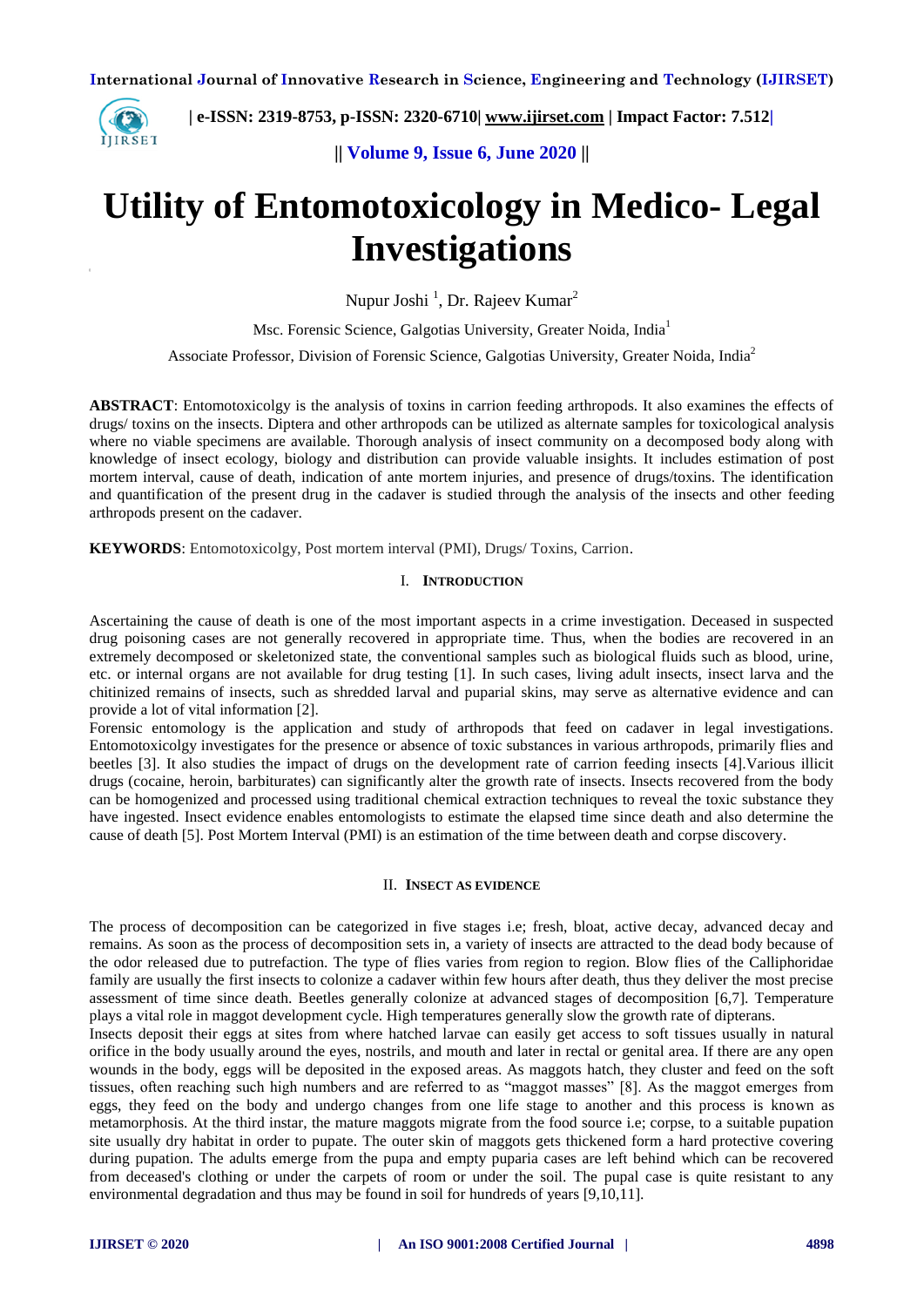

## **| e-ISSN: 2319-8753, p-ISSN: 2320-6710| [www.ijirset.com](http://www.ijirset.com/) | Impact Factor: 7.512|**

## **|| Volume 9, Issue 6, June 2020 ||**

Larvae feeding on a tissue containing xenobiotics such as drugs and other toxic substances present in that tissue gets transferred to its metabolic system. And furthermore, these toxic substances get carried through food chain to other arthropods that predate on the larvae. This process is termed as secondary bioaccumulation.



© 2008 Encyclopædia Britannica, Inc.

#### **Fig 1:** Life cycle of a Dipteran

#### III.**INSECT SAMPLING AND PRESERVATION**

Insect sampling and preservation is of vital importance as it determines the variability in drug detection process. The samples can be collected from the corpse and different sites of the body. The reason lies in the fact that drugs are distributed in the body according to their physiochemical properties, which leads to varying drug concentrations in different organs and tissues, thus causing variance of the same in larvae. The best sampling sites for drug detection in insects are the internal organs i.e; liver, and in cases where no core organs are present, muscles or head- area is examined [12,13]. Once the specimens have been collected from the body, they are washed with tap water and then the specimens are stored at an extremely low temperature ranging from  $-20^{\circ}$ C to  $4^{\circ}$ C.

Specimens are prepared depending whether they are organic or inorganic. For organic samples, they are first washed and then dried. They are finely cut and an internal solution is added and homogenized in a saline solution. The mixture is then centrifuged and kept overnight at 65°C temperature.

For the analysis of inorganic samples, the arthropods are firstly washed thoroughly. They are then dried, crushed and stored at a constant temperature of 650°C for 24 hours [14].

### IV.**EXTRACTION**

Traditional chemical extraction techniques such as Liquid-Liquid extraction and solid phase extraction these techniques enable extraction of different poisons and drugs to be detected. The most common analytic procedures used for processing insect samples are gas chromatography, gas chromatography-mass spectrometry (GC/MS), thin layer chromatography (TLC) and high-performance liquid chromatography-mass spectrometry (HPLC/MS) [15,16].

### V. **IMPACT OF DRUGS ON INSECT'S GROWTH RATE**

Flies are the most commonly used insect in entomotoxicological studies as they are the first to colonize the corpse [17]. The pharmacokinetics of drugs in insects depends on a number of factors such as type of species, the developmental stage and their feeding activity. Illicit drugs such as Cocaine, Heroin, Barbiturates, Methamphetamine, Malathion, Morphine, Paracetamol etc. are of major concern to forensic entomotoxicologists because deaths due to these drug overdose is very common.

Studies show that antemortem use of various drugs and toxins can greatly affect maggot developmental rate, resulting in the erroneous estimation of postmortem interval (PMI) based on insect development. Errors of up to 29h, 48h, and 77 h were found to occur in PMI estimates with the presence of heroin, methamphetamine, and amitriptyline, respectively in decomposing tissue [18].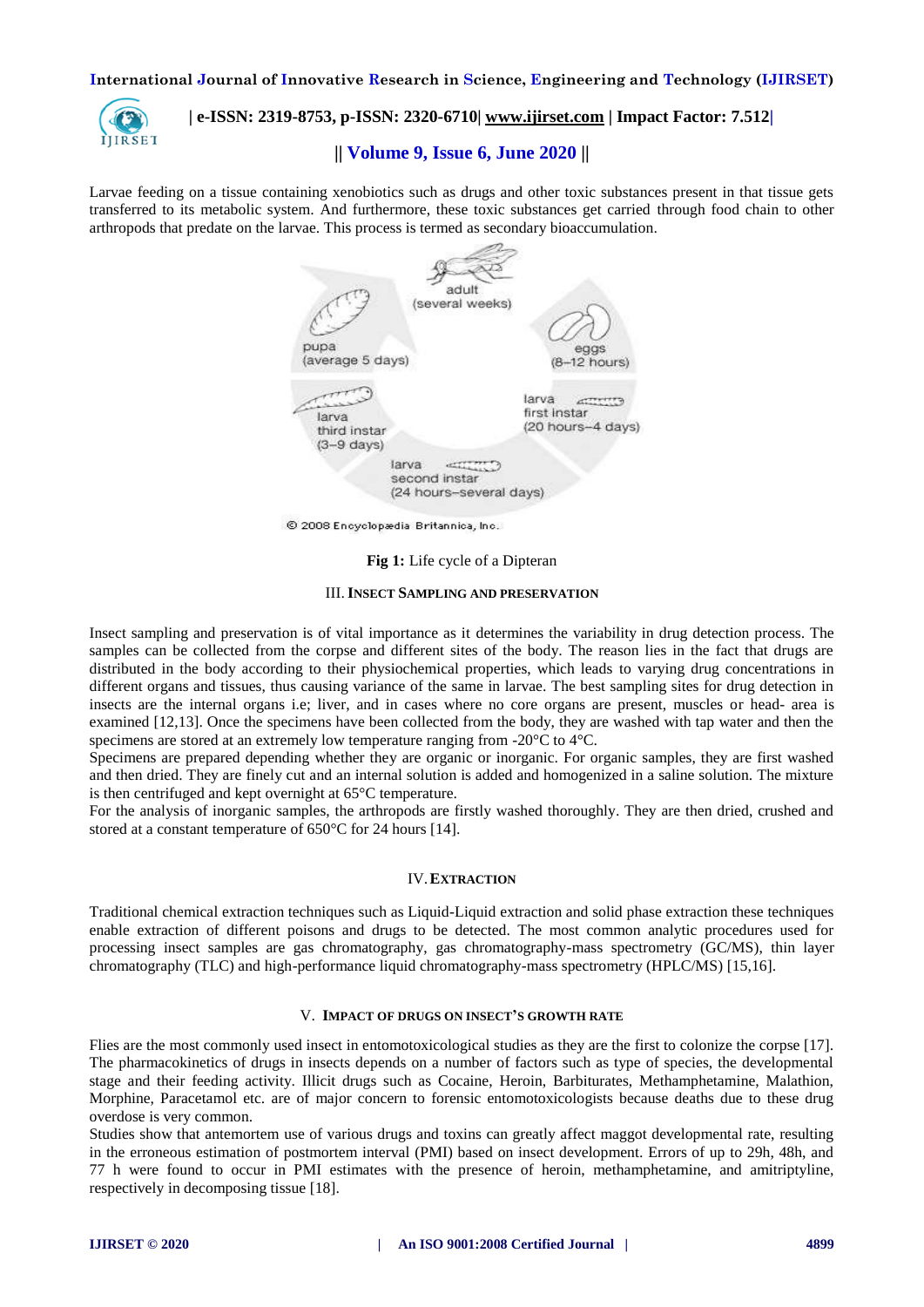

## **| e-ISSN: 2319-8753, p-ISSN: 2320-6710| [www.ijirset.com](http://www.ijirset.com/) | Impact Factor: 7.512|**

# **|| Volume 9, Issue 6, June 2020 ||**

Investigations indicate that fly larvae exposed to cocaine start and end the pupariation process much earlier than other drug free larvae. They consume more cadaver tissue and gain body weight faster than drug free larvae. Studies conducted for heroin using *B. Peregrina* maggots concluded that there was a rapid development of maggots, the puparial period was longer than usual. It was demonstrated that an error of upto 29 h could occur in PMI determination with the presence of heroin. Similar studies on Methamphetamine showed accelerated larval development and alteration of PMI estimation by upto 48 h.

Studies of the impact of diazepam on the development of *Chrysomya Albiceps* and *Chrysomya Putoria* larvae indicated that initially, there were no changes in the rate of development of the larvae, but after several hours of the development, the larvae turned out larger than usual. lt was found that diazepam can lead to an error in the estimation of the age of larvae and thus the post-mortem interval of up to 54 hours. Thus the presence of any of these drugs/ poisons may result in incorrect estimation of PMI.

Certain chemical compounds can slow down the larval development process as well. Studies show that carbon monoxide delays the colonization of corpse by binding with hemoglobin pigment in blood, thus hampering insect attack. Other chemicals that delay larval development include hydrocortisone, malathion, ethanol, etc [19].

| Name of chemical agent     | <b>Species/</b> stage of development | <b>Effect on insect metabolism</b>      |
|----------------------------|--------------------------------------|-----------------------------------------|
|                            |                                      |                                         |
| Heroin                     | Sarcophaga peregrina larvae          | Accelerates development of larvae, but  |
| (Goff et. al., 1991)       |                                      | delays pupation                         |
| Cocaine                    | Sarcophaga peregrina larvae          | Accelerates development of larvae       |
| (Goff et. al., 1989)       |                                      |                                         |
| Diazepam                   | Chrysomya albiceps -                 | Accelerates development of larvae       |
| (Carvalho et. al., 2001)   | larvae, pupae and adult forms        |                                         |
| Methamphetamine            | Sarcophaga ruficornis larvae         | Accelerates development of larvae, but  |
| (Goff et. al., 1992)       |                                      | finally the exposed larvae are smaller  |
|                            |                                      | than control                            |
| Phencyclidine              | Sarcophaga ruficornis larvae         | No significant impact on larval growth, |
| (Goff et. al., 1994)       |                                      | but pupation is slower                  |
| Malathion                  | Chrysomya megacephala and            | Delays laying eggs by adult forms and   |
| (Gunatilake and Goff 1989) | Chrysomya rufifacies larvae          | delays growth of larvae                 |
| Ethanol                    | Phormia regina larvae                | Delays growth of larvae                 |
| (Tabor et. al., 2005)      |                                      |                                         |
| Sodium pentothal           | Calliphora vicina larvae             | Causes death of larvae                  |
| (Sadler et. al., 1997)     |                                      |                                         |

**Table 1:** show effects of certain chemical substances on insect metabolism

### VI. **LIMITATIONS**

Insects are considered as excellent samples for determining the post- mortem interval in legal investigations. However, one of the disadvantages of insect evidence is that the development rate of maggots greatly relies on various variable factors such as temperature, humidity, geography, exposure to radiation, place of death etc [20]. Another drawback is the presence of any toxic substances in the corpse as it not only affects the growth rate of maggots but also create significant difference in the evaluation of post mortem interval [21]. Certain drugs such as Cocaine and Methamphetamine speeds up their development while others such as heroin, malathion, slows down. Moreover, drug detection is only possible when the rate of absorption has exceeded the rate of elimination. Also, pupae samples and larvae (third instar) does not show drug concentration, suggesting that drugs do not bioaccumulate over the entire lifecycle of larvae.

### VII. **DISCUSSION AND CONCLUSION**

Forensic entomology has become an inspiring field that helps in the investigation of suicide, homicide or other unnatural deaths with the help of arthropods. Entomotoxicolgy can provide alternative specimen for drug detection in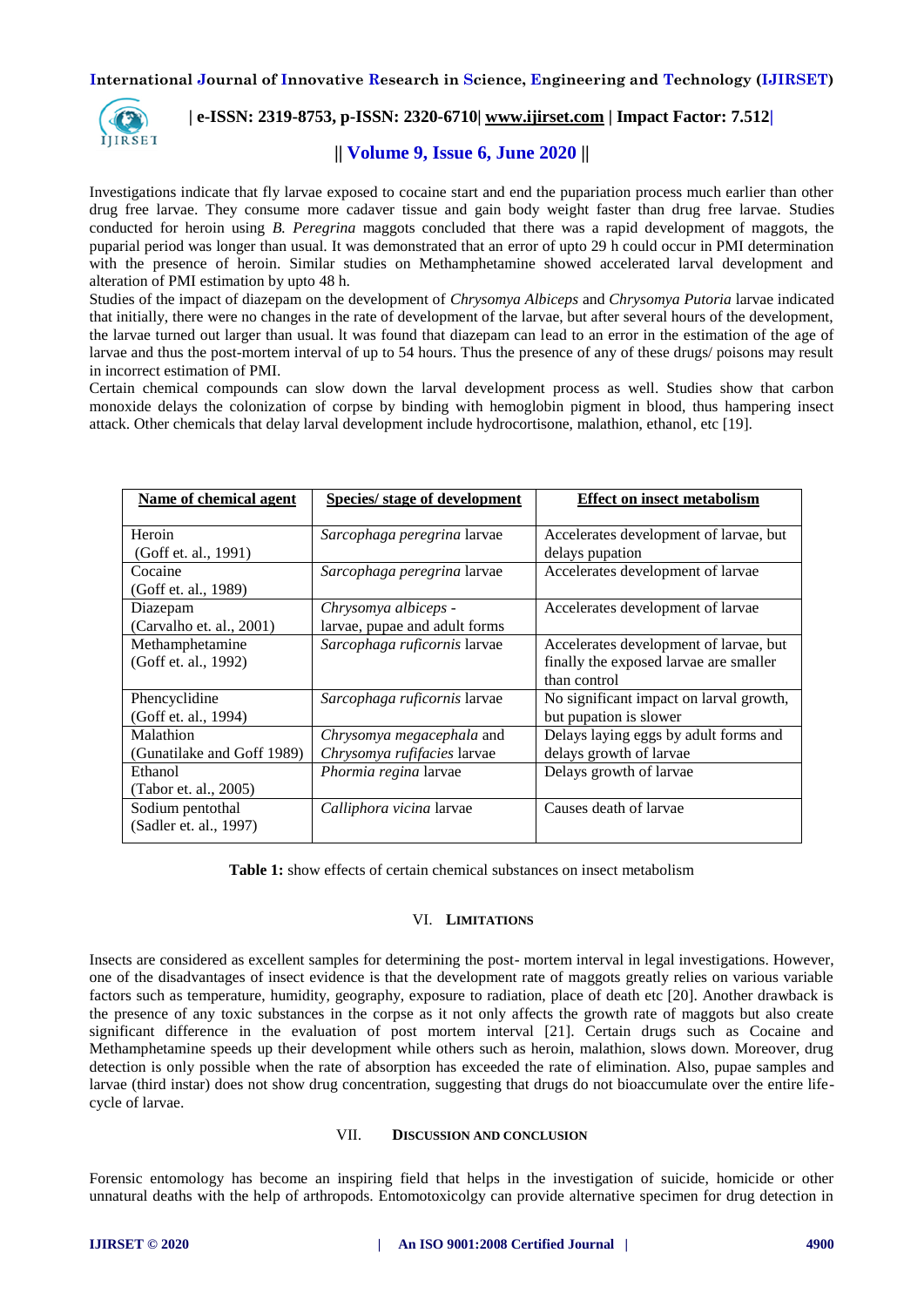

## **| e-ISSN: 2319-8753, p-ISSN: 2320-6710| [www.ijirset.com](http://www.ijirset.com/) | Impact Factor: 7.512|**

## **|| Volume 9, Issue 6, June 2020 ||**

decomposed and skeletonized bodies. It helps to establish the link between the intoxicated and sobriety dead bodies. Forensic entomology aids in determining post mortem interval and also the cause of death. Post Mortem Interval (PMI) is an estimation of the time between death and corpse discovery. Apart from these applications, it can also be used for determination of place of death, detection of ante mortem injuries and movement of the body after death. Since it is an evolving discipline, one major lacuae of this field is that maggots offer only a qualitative role, and thorough study needs to be carried out to highlight its role in quantitative analysis in order to understand the pharmacokinetics of drugs in insects.

Using entomological evidence, there are two ways to estimate PMI. One is based on the age of oldest maggots i.e Calliphoridae feeding on human remains, which aids to determine a close approximation of the time since death. By calculating the estimated age of immature flies that have fed on remains provide a minimum PMI, however it does not provide any information about maximum PMI because the time period between death and colonization by insects is unknown. The other method is based on ecological succession of arthropods on the cadaver [22,23,24]. The succession model requires information about the time passed between death and discovery of a particular species (taxonomic group) and also stage of decomposition. The succession pattern depends on a number of factors such as climatic conditions, geographical location, exposure to sun, synanthropy, location of the body, presence of clothes, condition of body, cause of death, larval migration etc [25,26]. The presence of drugs/ poisons increase or decrease the growth rate of larvae. The larvae feeding on tissues containing toxic substances were found to be smaller than usual and it could alter PMI estimation process by significant hours.

#### **REFERENCES**

- [1] Gosselin, M., Wille, S. M., Fernandez, M. D. M. R., Di Fazio, V., Samyn, N., De Boeck, G., & Bourel, B. (2011). Entomotoxicology, experimental set-up and interpretation for forensic toxicologists. *Forensic science international*, *208*(1-3), 1-9.
- [2] Goff, M. L., & Lord, W. D. (1994). Entomotoxicology. A new area for forensic investigation. *The American journal of forensic medicine and pathology*, *15*(1), 51-57.
- [3] Lord, W. D. "Case histories of the use of insects in investigations." *Entomology and death: a procedural guide. Joyce's Print Shop, Clemson, SC* (1990): 9-37.
- [4] Goff ML, Lord WD (2001) Entomotoxicology. In, Forensic Entomology: The Utility of Arthropods in Legal Investigations. Byrd, J.H. and Castner, J.L., Eds. CRC Press, Boca Raton.
- [5] Erzinçlioğlu, Y Z. "The application of entomology to forensic medicine." *Medicine, science, and the law* vol. 23,1 (1983): 57-63.
- [6] Gennard, D. E. (2007). Forensic Entomology. An introduction. Chichester: Wiley.
- [7] Byrd, Jason H., and Jeffery K. Tomberlin, eds. Forensic entomology: the utility of arthropods in legal investigations. CRC press, 2019.
- [8] Introna, Francesco, Carlo Pietro Campobasso, and Madison Lee Goff. "Entomotoxicology." *Forensic Science International* 120.1-2 (2001): 42-47.
- [9] Nuorteva, P. "Empty puparia of Phormia terraenovae R.-D.(Diptera, Calliphoridae) as forensic indicators." *Annales Entomologici Fennici*. Vol. 53. No. 2. 1987.
- [10] NUORTEVA, Pekka. "Sarcosaprophagous insects as forensic indicators." *Forensic medicine: A study in trauma and environmental hazards* (1977): 1072-1095.
- [11] Beyer, J. C., W. F. Enos, and M. Stajić. "Drug identification through analysis of maggots." *Journal of Forensic Science* 25.2 (1980): 411-412.
- [12] Tracqui A, Keyser-Tracqui C, Kintz P, Ludes B. Entomotoxicology for the forensic toxicologist: much ado about nothing? Int. J. Legal Med. 2004;118:194– 196. 33.
- [13] Carvahlo L. Toxicology and forensic entomology, Current Concepts in Forensic Entomology, Springer Science. 2010;163– 178.
- [14] Gagliano-Candela R, Aventaggiato L. "The detection of toxic substances in entomological specimens." International Journal of Legal Medicine. 2001;114:197- 203.
- [15] Karampela S, Pistos C, Moraitis K, Stoukas V, Papoutsis I, Zorba E, et al. Development and validation of a LC/MS method for the determination of Δ9-tetrahydrocannabinol and 11-carboxy-Δ9-tetrahydrocannabinol in the larvae of the blowfly Lucilia sericata: Forensic applications. Sci Justice. 2015 Dec 1;55(6):472-80.
- [16] Musshoff, F., and B. Madea. "Fatal cytisine intoxication and analysis of biological samples with LC–MS/MS." *Forensic science international* 186.1-3 (2009): e1-e4.
- [17] Payne-Jame J. Encyclopedia of Forensic Medicine and Legal Medicine. 1st edn. New York: Elsevier Publication. 2005;268-269.